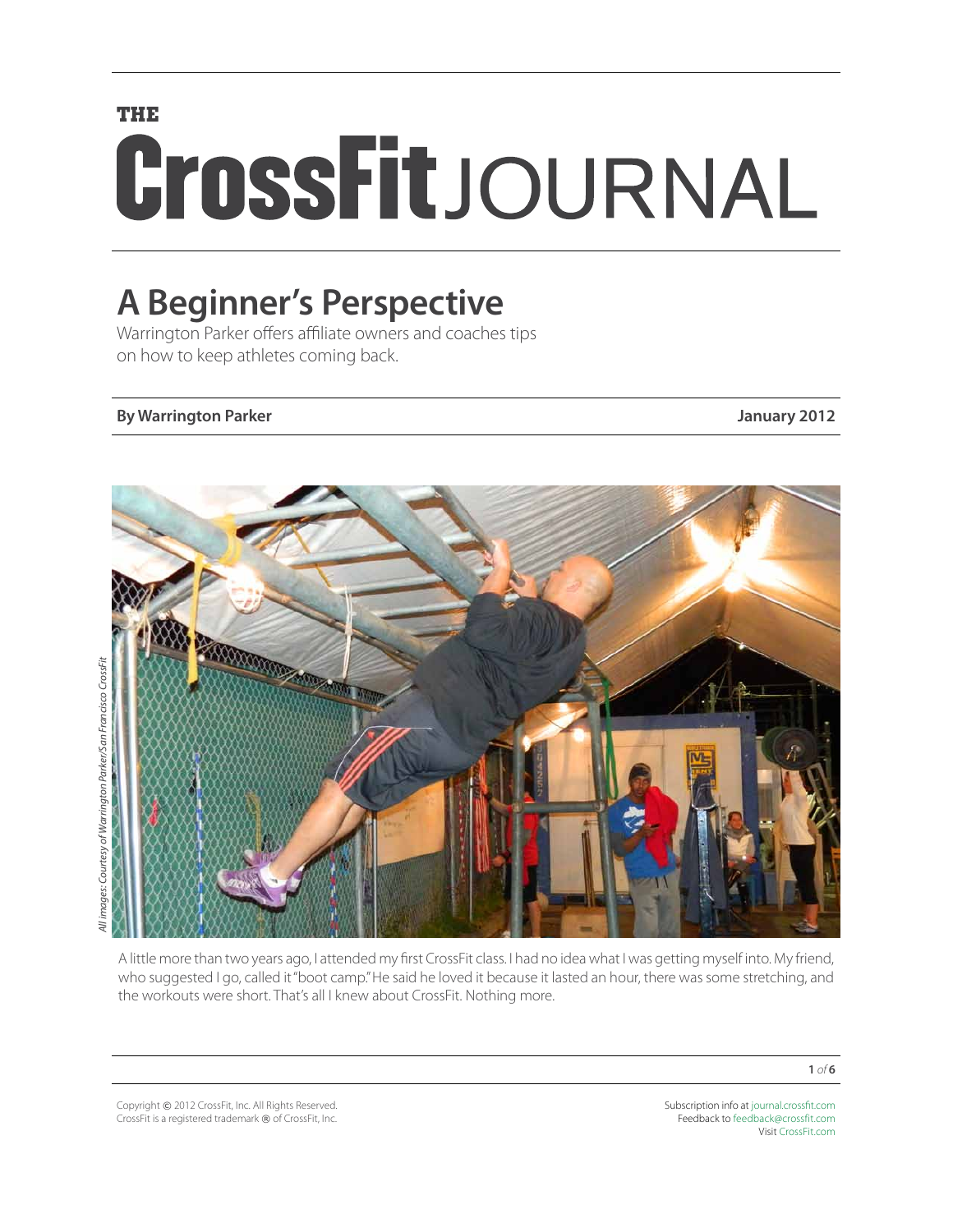I also knew I needed some form of exercise badly. I was 44 years old. I had played rugby until I was 41. I had barely exercised between the ages of 41 and 44. I had gained enough weight—well, a lot of weight—so I could no longer run without pain. From rugby, my back was so stiff I could barely bend over to pick up things. I felt old. I felt stuck. No team sports. Lifting weights alone would not fix things, and running any long distance was out of the question.

# From rugby, my back was so stiff I could barely bend over to pick up things. I felt old. I felt stuck.

Today, I find myself thinking about what it was like as a CrossFit beginner and what made me come back time and again. In this article, I share those thoughts in hopes that a view from a "consumer" will help affiliate owners, coaches and other beginners.

One caveat: What I relate are my own views. I happen to be blessed with wonderful coaches at San Francisco CrossFit. Whether consciously—and I believe it is conscious—they have made CrossFit accessible, challenging and fun for beginners to firebreathers. I say that because I don't mean to suggest these are solely my ideas. I do mean to relate my experiences and opinions on how CrossFit can be made available to a wide variety of people.

#### **Enter CrossFit—The Beginner's Class**

The first thing that SF CrossFit got right was the beginner's class. It lasted for two weeks—three days each week. It comprised beginners. Not fat beginners. Not uncoordinated beginners. Just beginners.

Why is the beginner's class important, and why do I note its composition? It addresses two issues I believe stand in the beginner's way: pride and pain.

I have read CrossFit articles touting a beginner's class as important to avoiding injuries. That is true. But that is not why I believe the beginner thinks it's important.

When I showed up, I was not thinking, "I am glad they did this because I want to start slowly and build up." I was there to get in shape. If I had been thrown into a regular class that first day, I would have been delighted. I would have gone at it furiously for the entire first minute of the WOD before I fell to the ground exhausted.

#### **Pride**

Pride is an issue from a number of perspectives.

First, there is the fact CrossFit requires new and different skills. For example, I had lifted weights on and off throughout my life. And in rugby, my position was a strength position. But I had never done a snatch. I had never done a pure deadlift. I would never imagine doing a squat with weights—it hurt my knees too badly. That says nothing of just doing a squat—one without weights. For the life of me, I could not get down into a squat. It looked more like I was bending over to look at my feet.

## Having a class comprising everyone was great for me. Sure, I didn't like coming in last, but that was a reality I had to accept.

Second, not only is one learning new things, but one is also learning new things one cannot do well, no matter how hard one tries. As noted above, there were the squats that were not squats. There are other things as well: double-unders, pull-ups, box jumps, wall-ball shots. All were challenging, not to all and not to all in equal measure. But they do take some doing. Double-unders were foreign to me. Pull-ups and box jumps were beyond me. And my wall-ball form took some talking about.

Thirdly, even though badly out of shape and overweight, I did not want to be in some remedial class. I did not want to feel like I had been sent to a fat farm or the "slow" class. Now, I understand there might be some who show up who simply must have individualized attention—they are grossly obese or have some other medical issue preventing them from being thrown into a class, even a beginner's class. But I was not one of those, at least not in my mind.

Copyright © 2012 CrossFit, Inc. All Rights Reserved. CrossFit is a registered trademark ® of CrossFit, Inc.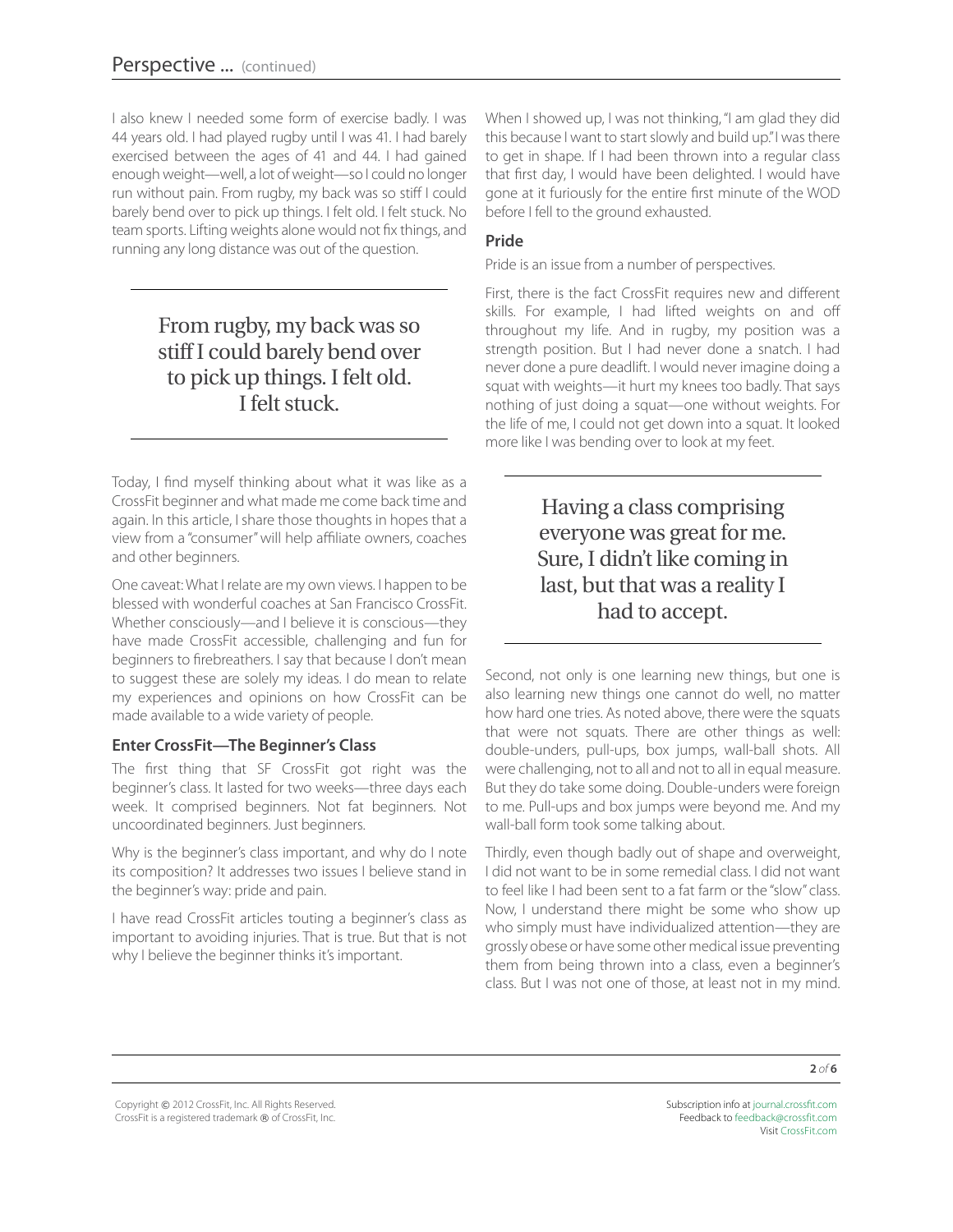

*Beginners need time to adjust to the pain of CrossFit, a new feeling for many.*

I was a former athlete who needed to work out. I could finish the beginner's-class WODs, even if I was the slowest. So having a class comprising everyone was great for me. Sure, I didn't like coming in last, but that was a reality I had to accept. I did not have to additionally accept that I just was not up to snuff in every other way.

And perhaps most importantly, I did not have to accept that CrossFit, as a form of exercise, had no real place for someone like me.

#### **Pain**

A beginner's class also allows the beginner to confront and understand a second aspect of CrossFit: pain.

All exercise is painful in some way, shape or form. But CrossFit pain is different. It is a difficult pain for me to describe. It is not like the pain of running. It is not like the pain of lifting weights. The easiest way to describe the pain is that it feels like the pain one experiences in rugby almost identical. It is an overall pain—one that comes from combining running with lifting with throwing your body around with push-ups or pull-ups.

So for me, the pain aspect was less of a consideration. I knew how my body would respond. I knew I was not going to die.

But compare that with someone who is a long-distance runner, a soccer player, a pure weightlifter. These are all marvelous sports, and I envy anyone skilled at these types of things. But the pain of those sports—running or lifting weights—is different. I am not suggesting the pain is less. It is different. A weightlifter is not called on to run after doing back squats. A runner is not asked to do power snatches before a 5K.

And if you are an athlete who shows up at CrossFit, you have to deal with that new experience. This might strike you as slightly strange. But imagine when you are new to something athletic. You wonder whether it should hurt there or whether it should hurt that much there. And, as the pain builds, your mind starts talking back, like on a long run when it screams to you, "I am not getting enough oxygen." After just a short time of running, you know both intellectually and physically that the feeling you are not getting enough oxygen is just something to work through.

But now imagine an athlete who is a fine runner or otherwise superb in some form of fitness. That athlete, for the first time in a while, will be experiencing a different type of pain. That can be hard to deal with. The athlete might not recall that when he first began to run, he had to deal with how the body reacted. These athletes again have to learn that no, this won't kill you; yes, it is fine to feel this way.

# A beginner's course helps all to adjust to the new experience.

A beginner's course helps all to adjust to the new experience. After teaching a new movement, it can be incorporated into a scaled or modified WOD. Sure, you might lose people because they might ask, "Is this all there is to it?" But no one in my beginner's class was asking for more. Instead, we looked around at each other and were grinning that we had gotten it done.

#### **Graduation—The Regular Class**

When moving from beginner's to a regular class, the same two issues arise: pride and pain. Both have to be managed.

Your beginners have now moved into the main class. Likely they have been watching these fit, muscular folk throwing around weights, pulling themselves up, doing handstand push-ups, running like fiends, and the beginners are feeling like they're not going to top the charts. What to do?

**3** *of* **6**

Copyright © 2012 CrossFit, Inc. All Rights Reserved. CrossFit is a registered trademark ® of CrossFit, Inc.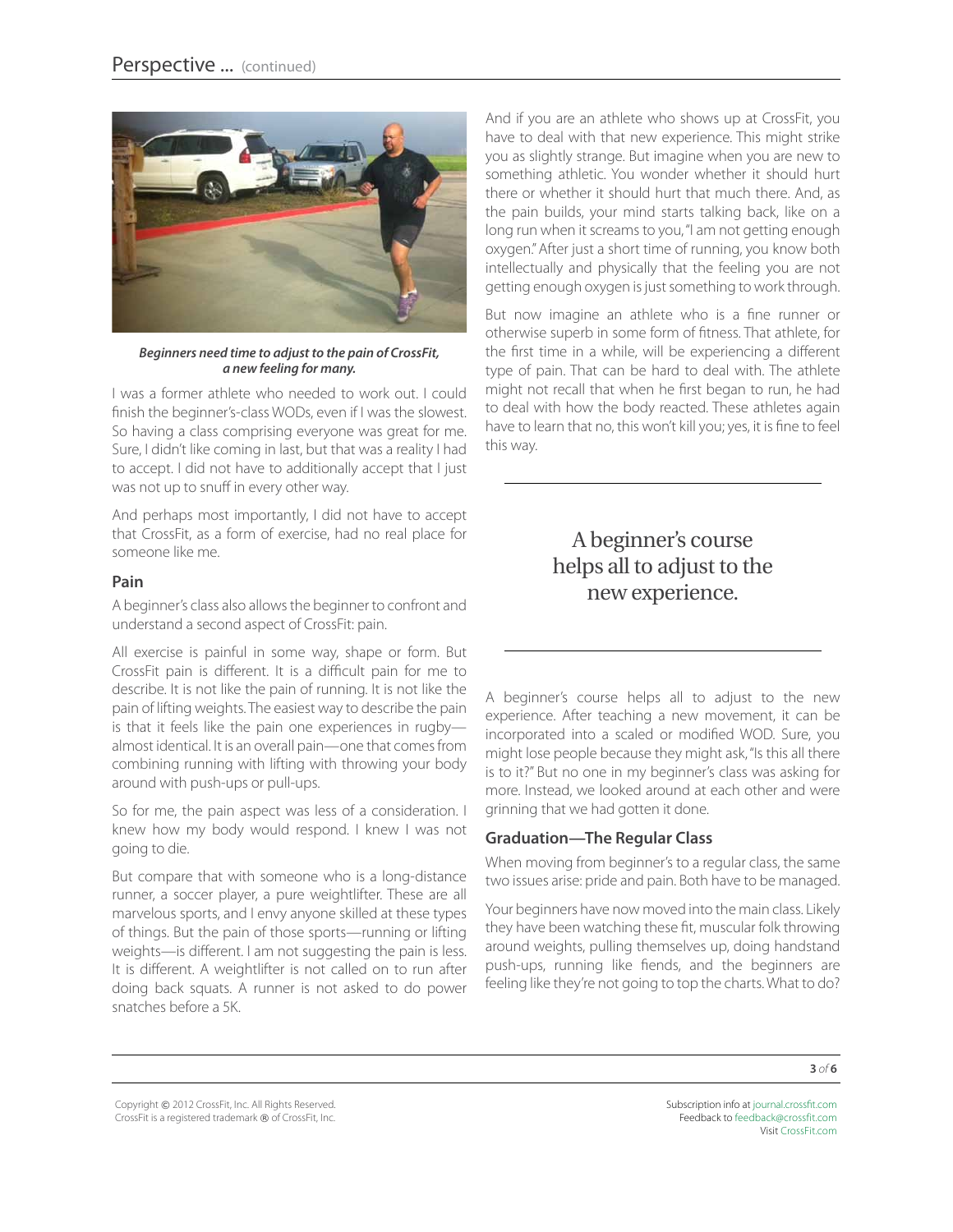The first thing is to just understand that dynamic. That's how a beginner is going to feel and should feel. This is a challenge. The folks in the regular class have been going at it for longer. Of course they will be better. If they are not in better shape—and likely they are—they have better form. They move more fluidly. Oh well.

Not every beginner can finish a WOD. I recall one time where the coach put up some WOD. It had a woman's name—surprise. The coach capped the time for completion at 20 minutes. The WOD was not literally this, but it might as well have been: 10 push-ups, 10 box jumps, 10 burpees, 10 knees-to-elbows until you reach 1,000.

# With regard to adjusting a WOD, it does not always have to mean cutting repetitions.

I thought to myself, "No point in keeping track of the number of repetitions for each aspect of this WOD. I won't finish. So, for me, this is a 20-minute workout." That took pressure off me. I just did the rotation for 20 minutes. My pride was salvaged. I walked away saying, "I did this for 20 minutes straight."

Now, I did not need the coach to tell me that. I just figured that was how I had to go about it because that was the only way I could. The coach could have said that. Not to me specifically, but to everyone. And even if she had said it to me specifically, I would have been OK with that.

#### **Individual WODs**

In a similar vein, a coach can adjust the WOD on the fly for the beginner by saying something like, "Hey, instead of 10 squats and then a run, do 5 and then a run." It can be a private conversation. The beginner is given "permission" to either try the whole thing or scale down. Sure, this might mean the coach has to make a decision about what to write on the whiteboard, but it helps to ensure the athlete does not feel like he or she is quitting or outright cheating. It helps to ensure the athlete will return the next day, wanting to go at it again.

With regard to adjusting a WOD, it does not always have to mean cutting repetitions. For example, you can tell the athlete to put his or her knees down to do push-ups. It happened to me. I was slightly embarrassed. I was particularly embarrassed when, in the middle of my knees-onthe-ground push-ups, the coach told me I was not doing them correctly because I was not going all the way down. But the coach also came up to me after and told me it was just fine and this was part of improving. My ego was bruised, but only because I needed to get in shape.

#### **Team WODs**

Now, what I have just described works when the WOD has to be completed by each athlete. What to do when there are group WODs? These come in a number of flavors, and how a coach handles them depends on the WOD. Let's take the one I dread most: the WOD where one athlete must do a task—e.g., push-ups or burpees—until the other athlete completes another task—e.g., 10 power snatches or deadlifts.

Why do I dread this the most? Because someone suffers until you finish. Talking to yourself over a barbell might be fine and good when it is an individual WOD. But trying to convince your inner soul to get back at it takes on new meaning when someone is tasked with push-ups until you're done.



*Give beginners permission to scale their workouts so they are challenged but can still finish.*

Copyright © 2012 CrossFit, Inc. All Rights Reserved. CrossFit is a registered trademark ® of CrossFit, Inc.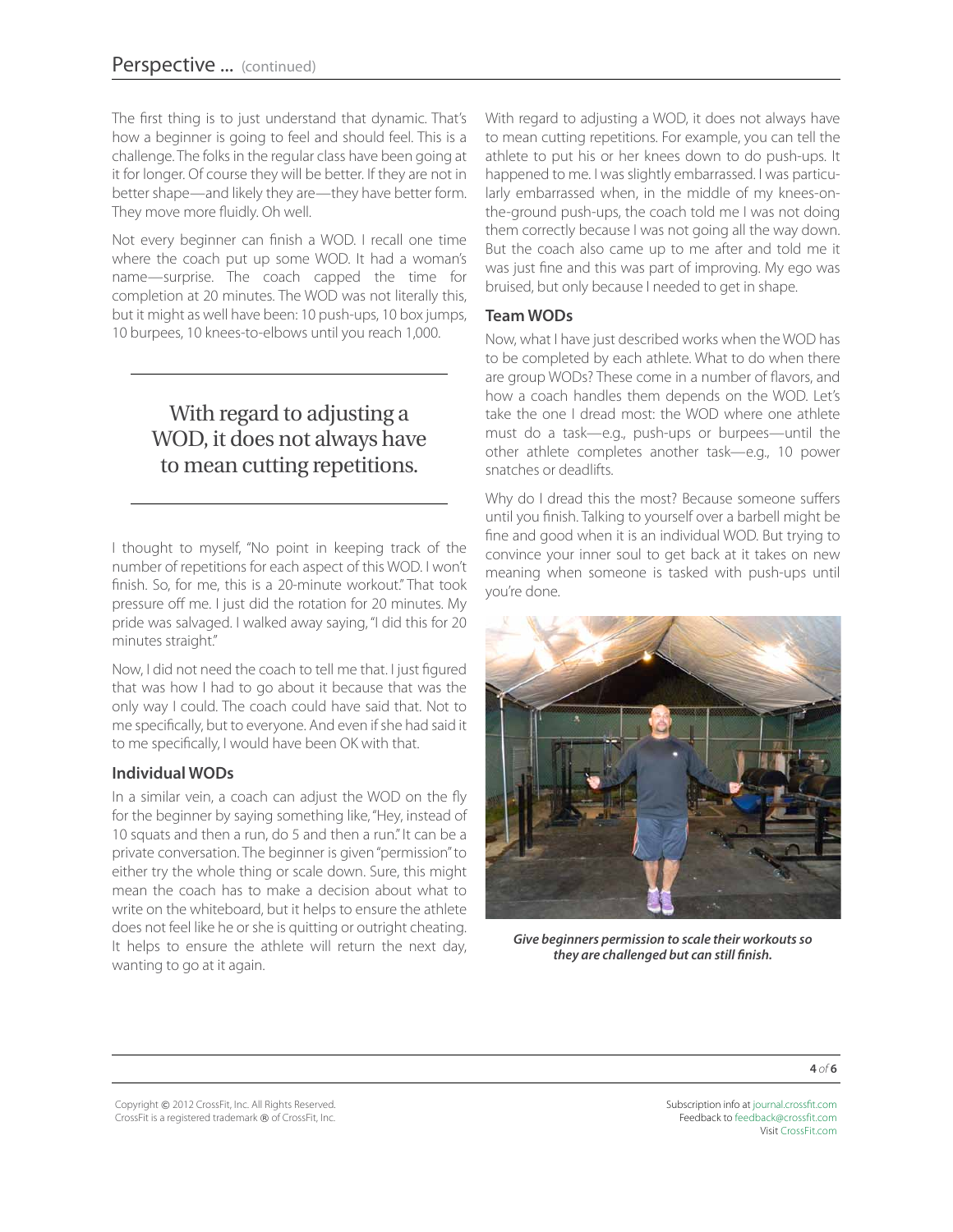So what do you do? The easiest solution is for the coach to pair athletes based on their caliber of fitness.

# Trying to convince your inner soul to get back at it takes on new meaning when someone is tasked with push-ups until you're done.

Is that the only solution? No. Every CrossFit box has firebreathers. Every CrossFit box has the man or woman who wants the lowest time. The two are not necessarily the same. In my experience, firebreathers are not the ones with whom I am most afraid to be paired. Those in the best shape can do those extra push-ups or burpees, and they always have enough energy to goad, cajole and encourage.



*In team WODs, it usually works well to pair a firebreather with a beginner because the experienced athlete can handle the extra work.*

To speak in some generalities, the ones I am always most worried about are those who are just below firebreather. The "almost folks." They are fit. But they just aren't yet at the top. These are the folks who most likely to let form go, who don't do the full squat, for example, so they can post a fast time. These are the folks who don't have any energy to spare to push you along. And these are the folks I think coaches should ensure aren't paired with the newbie.

The impulse to post the best time is good. I don't want to suggest otherwise. But it is that athlete's natural desire to do his or her best that can be most corrosive to a beginner, even if completely unintentional. The relationship can become one where an athlete feels like his or her partner held him or her back.

#### **Chippers and Station WODs**

That leaves things like chippers or rotation workouts, where each person is at a station and rotates when others have completed their station. Some of these things work themselves out naturally because you can pair athletes up by the amount of weight each group will be lifting. For example, Group 1 is going to put 200 lb. on the bar for the deadlift portion of the chipper or rotation; Group 2 will use 160 lb. This tends to sort groups in such a way that not all beginners are together.

> The better shape you are in, the more of each task you can complete. It means the workout is more difficult for those who can handle the more difficult workouts.

For chippers, this is particularly important because a group of beginners will be chipping away for a long time, which can be disheartening. But again, one can always adjust the WOD on the fly. For rotation workouts, this is less important because a group of beginners simply does fewer rotations.

**5** *of* **6**

Copyright © 2012 CrossFit, Inc. All Rights Reserved. CrossFit is a registered trademark ® of CrossFit, Inc.